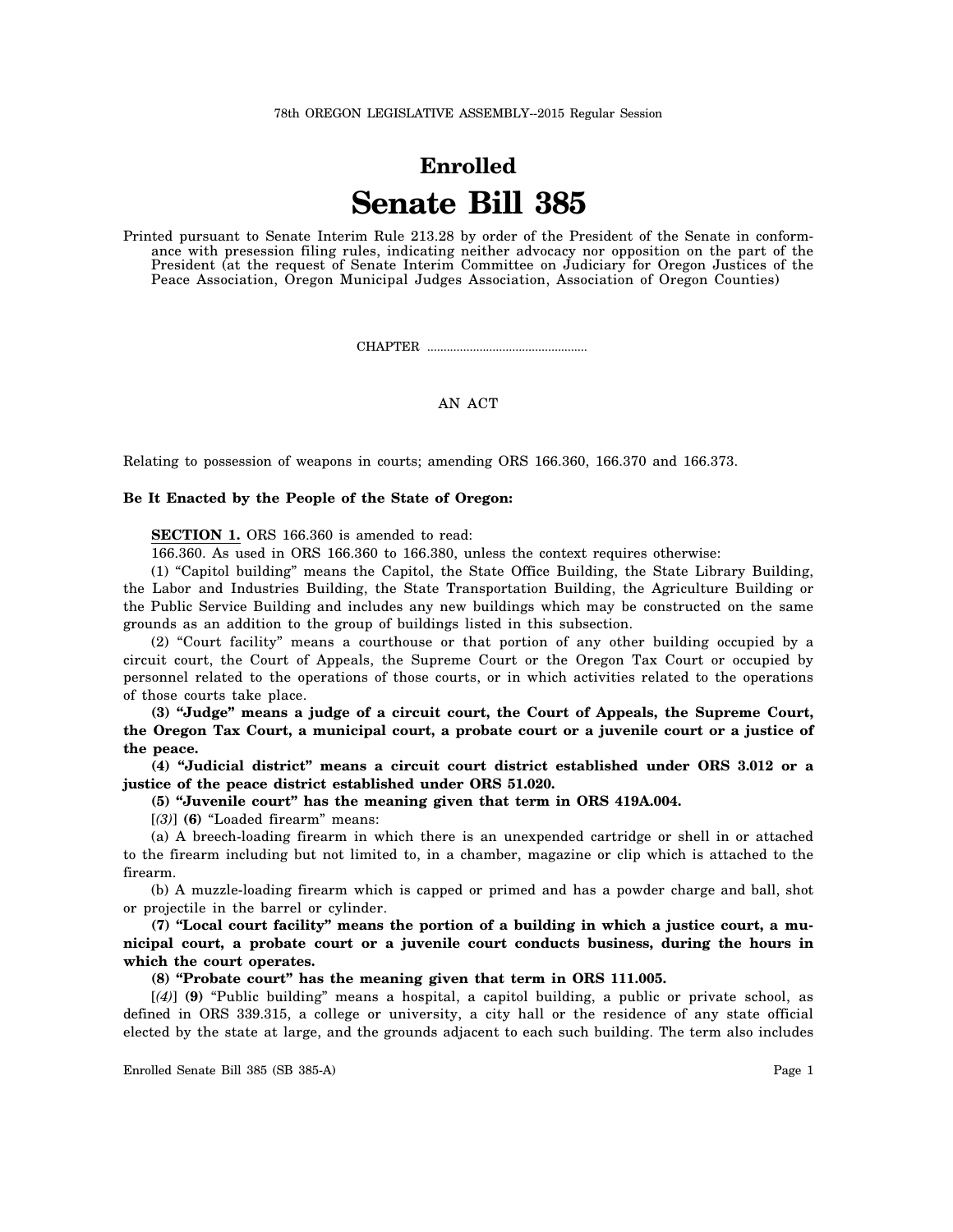that portion of any other building occupied by an agency of the state or a municipal corporation, as defined in ORS 297.405, other than a court facility.

[*(5)*] **(10)** "Weapon" means:

(a) A firearm;

(b) Any dirk, dagger, ice pick, slingshot, metal knuckles or any similar instrument or a knife**,** other than an ordinary pocketknife **with a blade less than four inches in length**, the use of which could inflict injury upon a person or property;

(c) Mace, tear gas, pepper mace or any similar deleterious agent as defined in ORS 163.211;

(d) An electrical stun gun or any similar instrument;

(e) A tear gas weapon as defined in ORS 163.211;

(f) A club, bat, baton, billy club, bludgeon, knobkerrie, nunchaku, nightstick, truncheon or any similar instrument, the use of which could inflict injury upon a person or property; or

(g) A dangerous or deadly weapon as those terms are defined in ORS 161.015.

**SECTION 2.** ORS 166.370 is amended to read:

166.370. (1) Any person who intentionally possesses a loaded or unloaded firearm or any other instrument used as a dangerous weapon, while in or on a public building, shall upon conviction be guilty of a Class C felony.

(2)(a) Except as otherwise provided in paragraph (b) of this subsection, a person who intentionally possesses:

(A) A firearm in a court facility is guilty, upon conviction, of a Class C felony. A person who intentionally possesses a firearm in a court facility shall surrender the firearm to a law enforcement officer.

(B) A weapon, other than a firearm, in a court facility may be required to surrender the weapon to a law enforcement officer or to immediately remove it from the court facility. A person who fails to comply with this subparagraph is guilty, upon conviction, of a Class C felony.

**(C) A firearm in a local court facility is guilty, upon conviction, of a Class C felony if, prior to the offense, the presiding judge of the local court facility entered an order prohibiting firearms in the area in which the court conducts business and during the hours in which the court operates.**

(b) The presiding judge of a judicial district **or a municipal court** may enter an order permitting the possession of specified weapons in a court facility.

**(c) Within a shared court facility, the presiding judge of a municipal court or justice of the peace district may not enter an order concerning the possession of weapons in the court facility that is in conflict with an order entered by the presiding judge of the circuit court.**

(3) Subsection (1) of this section does not apply to:

(a) A sheriff, police officer, other duly appointed peace officers or a corrections officer while acting within the scope of employment.

(b) A person summoned by a peace officer to assist in making an arrest or preserving the peace, while the summoned person is engaged in assisting the officer.

(c) An active or reserve member of the military forces of this state or the United States, when engaged in the performance of duty.

(d) A person who is licensed under ORS 166.291 and 166.292 to carry a concealed handgun.

(e) A person who is authorized by the officer or agency that controls the public building to possess a firearm or dangerous weapon in that public building.

(f) An employee of the United States Department of Agriculture, acting within the scope of employment, who possesses a firearm in the course of the lawful taking of wildlife.

(g) Possession of a firearm on school property if the firearm:

(A) Is possessed by a person who is not otherwise prohibited from possessing the firearm; and (B) Is unloaded and locked in a motor vehicle.

(4) The exceptions listed in subsection (3)(b) to (g) of this section constitute affirmative defenses to a charge of violating subsection (1) of this section.

Enrolled Senate Bill 385 (SB 385-A) Page 2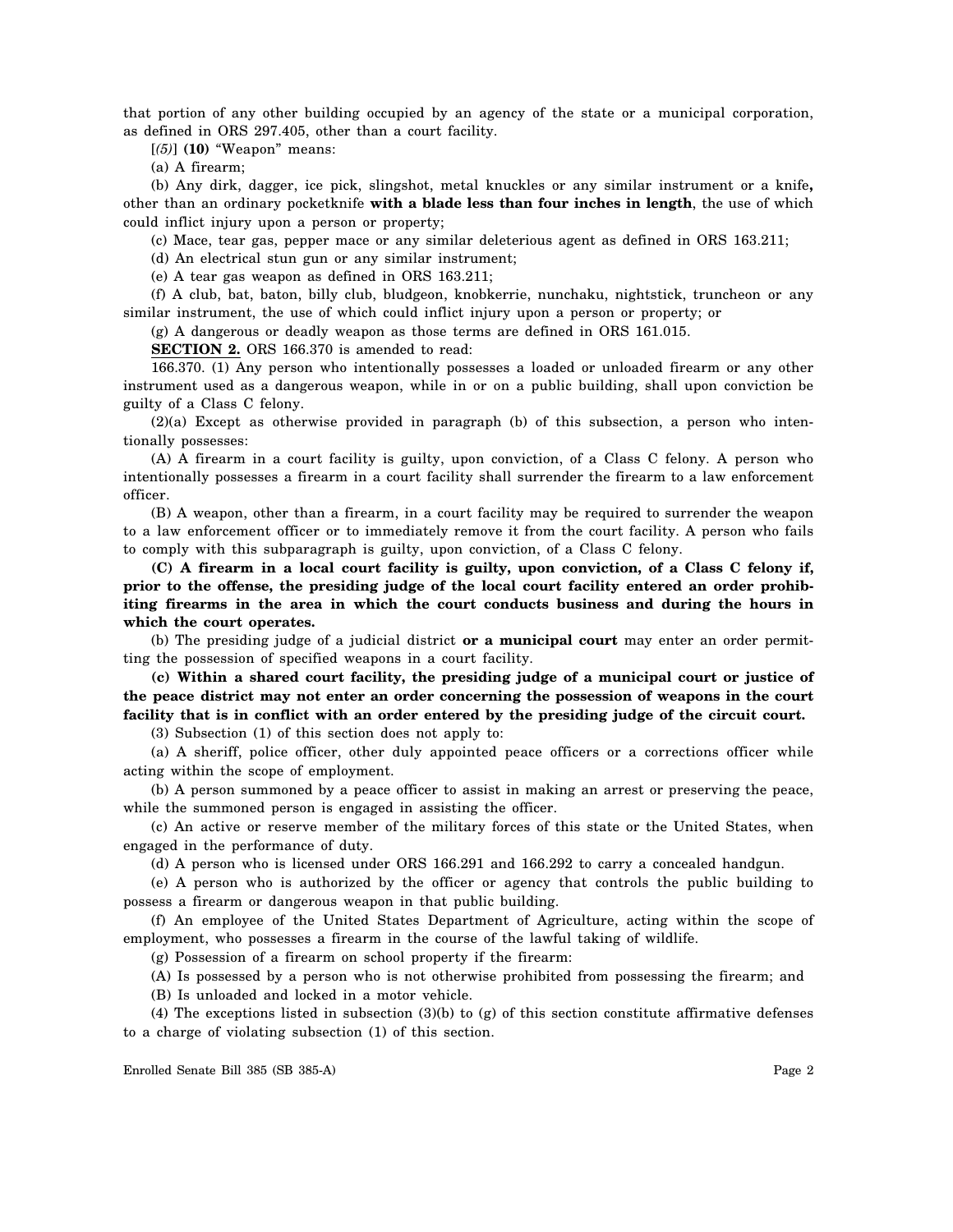(5)(a) Any person who knowingly, or with reckless disregard for the safety of another, discharges or attempts to discharge a firearm at a place that the person knows is a school shall upon conviction be guilty of a Class C felony.

(b) Paragraph (a) of this subsection does not apply to the discharge of a firearm:

(A) As part of a program approved by a school in the school by an individual who is participating in the program;

(B) By a law enforcement officer acting in the officer's official capacity; or

(C) By an employee of the United States Department of Agriculture, acting within the scope of employment, in the course of the lawful taking of wildlife.

(6) Any weapon carried in violation of this section is subject to the forfeiture provisions of ORS 166.279.

(7) Notwithstanding the fact that a person's conduct in a single criminal episode constitutes a violation of both subsections (1) and (5) of this section, the district attorney may charge the person with only one of the offenses.

(8) As used in this section, "dangerous weapon" means a dangerous weapon as that term is defined in ORS 161.015.

**SECTION 3.** ORS 166.373 is amended to read:

166.373. (1) Notwithstanding ORS 166.370 (2) and except as provided in subsection (2) of this section, a peace officer, as defined in ORS 161.015, or a federal officer, as defined in ORS 133.005, may possess a weapon in a court facility if the officer:

(a) Is acting in an official capacity and is officially on duty;

(b) Is carrying a weapon that the employing agency of the officer has authorized the officer to carry; and

(c) Is in compliance with any security procedures established under subsections (3) and (4) of this section.

(2) A judge may prohibit a peace officer or a federal officer from possessing a weapon in a courtroom. A notice of the prohibition of the possession of a weapon by an officer in a courtroom must be posted outside the entrance to the courtroom.

(3) A presiding judge of a judicial district **or a municipal court** or the Chief Justice of the Supreme Court may establish procedures regulating the possession of a weapon in a court facility by a peace officer or a federal officer subject to the following:

[*(a) The procedures must be established through a plan for court security improvement, emergency preparedness and business continuity under ORS 1.177 or 1.180; and*]

**(a) The procedures for a circuit court must be established through a plan for court security improvement, emergency preparedness and business continuity under ORS 1.177 or 1.180;**

**(b) The procedures for a justice court or a municipal court may only prohibit the possession of weapons within the area in which the court conducts business and during the hours in which the court operates;**

**(c) Within a shared court facility, the presiding judge of a municipal court or justice of the peace district may not establish procedures in conflict with the procedures established by the presiding judge of the circuit court; and**

[*(b)*] **(d)** Notice of the procedures must be posted at the entrance to the court facility, or at an entrance for peace officers or federal officers if the entrance is separate from the entrance to the court facility, and at a security checkpoint in the court facility.

(4) A judge may establish procedures regulating the possession of a weapon in a courtroom by a peace officer or a federal officer. A notice of the procedures regulating the possession of a weapon by an officer must be posted outside the entrance to the courtroom.